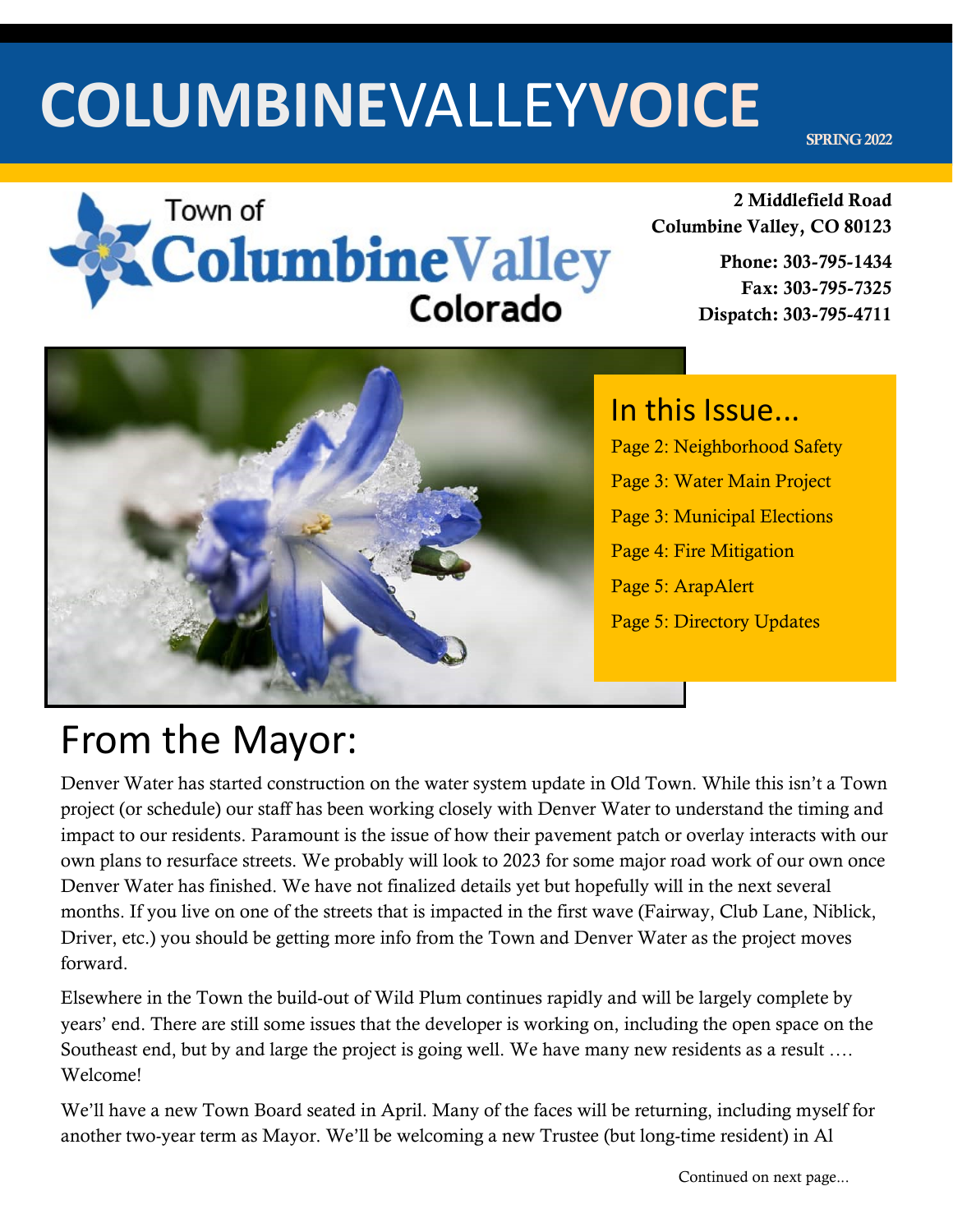#### PAGE 2 | SPRING 2022

### **MAYOR & BOARD OF TRUSTEES**



Roy Palmer, Mayor (Term Expires April 2022)

Bruce Menk, Mayor Pro Tem Trustee (Public Safety) (Term Expires April 2022)

> Kathy Boyle, Trustee (Planning) (Term Expires April 2022)

> Bill Dotson, Trustee (Finance) (Term Expires April 2022)

> Ed Icenogle, Trustee (Building) (Term Expires April 2022)

Mike Giesen, Trustee (Community Affairs) (Term Expires April 2022)

Jim Tarpey, Trustee (Public Works) (Term Expires April 2024)

Mail Correspondence To: 2 Middlefield Road Columbine Valley, CO 80123

Or Email To: BoardofTrustees@columbinevalley.org

### From the Mayor (cont.)

Timothy. But sadly, we'll be missing the Deputy Mayor and Public Safety Trustee, Bruce Menk. Bruce is term limited but has done an enormous amount for the Town over the years. He is a voice of reason, strength and historical knowledge. We will miss him enormously. Thank you, Bruce. I consider you a friend to me and to the entire Town of Columbine Valley.

Other items the Town is discussing or planning include the summer events schedule (concerts,  $4<sup>th</sup>$  of July, etc.). We're also discussing and moving toward an ordinance that would require roll-off dumpsters and porta-potties to be off public streets and in driveways and then, only for shorter durations. Finally, we continue to see the effects of a tight labor market and inflation on our operations. It's been especially difficult to recruit, train, and compensate our police department, but our Chief Bret Cottrell does a remarkable job and as of this writing we have a full staff of good officers who serve our community.

### NEIGHBORHOOD SAFETY

We have joined the Neighbors Public Safety Service (by Ring) in an effort to connect with residents and improve the safety of our community. The Neighbors App allows you, the user, to share photos, videos and information related to local crime and safety incidents so fellow residents can stay informed.

The Columbine Valley Police can view what local residents have posted publicly to Neighbors and can now chime-in with relevant updates or safety alerts to help residents stay informed. You do not need a Ring device to join Neighbors. Anyone with a smartphone can download the Neighbors App in order to receive updates and have the option to post photos or videos from any device. Learn more and get the App at https:// ring.com/neighbors.

Feel free to spread the word and make sure to always report criminal activity or emergency situations directly to the Columbine Valley Police by contacting Arapahoe County Dispatch at 303-795-4711 or 911 in the event of an emergency.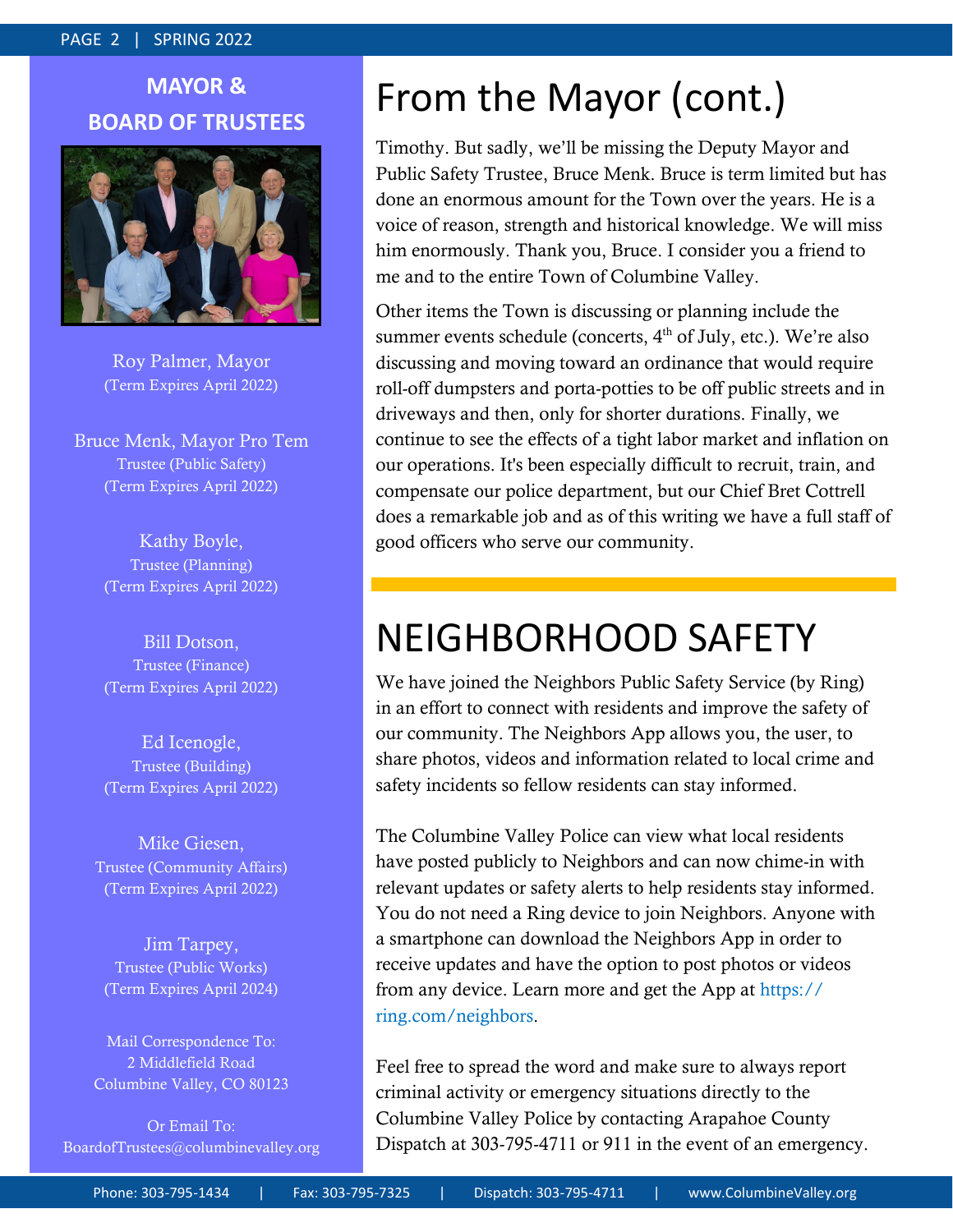## WATER MAIN REPLACEMENT PROJECT

Denver Water has begun a water main replacement project within Columbine Valley anticipated to last through winter 2022.

The first phase includes:

- Fairway Lane from South Platte Canyon Road to Club Lane
- Club Lane from Fairway Lane to Niblick Lane
- Niblick Lane from Club Lane to the end of the cul-de-sac

Future phases include:

- Fairway Lane from Club Lane to Damsire Drive
- Wedge Way from Fairway Lane to Fairway Lane
- Driver Lane from Fairway Lane to the end of the cul-de-sac
- Cleek Way from Driver Lane to the end of the cul-de-sac
- On the golf course (to be completed in fall/winter 2022 to minimize impact to golf activity)

Working hours are typically Monday-Friday, 7:30 a.m.-5:30 p.m., but emergency operations outside of those times may be necessary. Denver Water will notify homes directly who will be impacted by temporary water outages or shut-offs. Residents may contact Denver Water Customer Care at 303-893- 2444 or visit www.denverwater.org/pipes for additional information.

### MUNICIPAL ELECTION CANCELED

The Town of Columbine Valley's April 5, 2022 municipal election will be canceled due to the lack of contested seats for Mayor or Trustees.

Only one candidate filed a petition for the position of Town Mayor, and only three candidates submitted petitions for the three open Trustee positions. The new Mayor and Trustees will be sworn into office at the Trustees Regular Business Meeting on Tuesday, April 19.

Criminals look for easy targets. You can make it more difficult for them by following the #9PMRoutine! Many vehicle burglaries, and to a lesser degree, stolen vehicles, occur as a result of vehicles being left unlocked. Criminals walk through neighborhoods, trying vehicle door handles, hoping to find an unlocked vehicle. The best way to prevent vehicle burglaries is to remove all of your valuables, lock your vehicle's doors upon exiting and take the keys to the vehicle inside your residence.

## It's time to lock up. 9 p.m. Routine

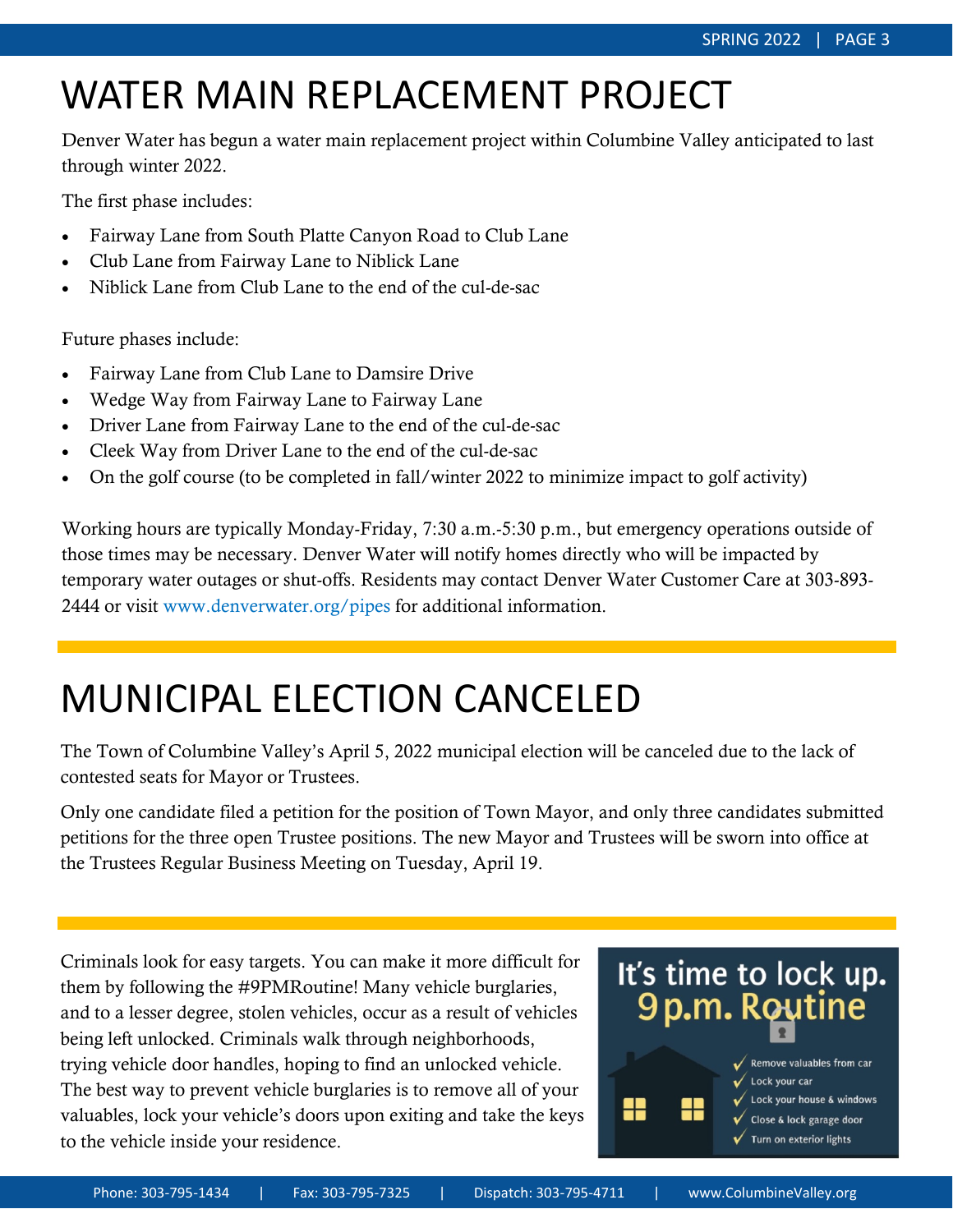## LESSONS FROM THE MARSHALL FIRE

*From South Metro Fire Rescue's Community Risk Reduction Bureau*

You've undoubtably spent time the past few weeks reflecting on the impact left by the Marshall Fire. Our hearts go out to the many Coloradans affected. This tremendous tragedy has also led many to wonder if a similar wildfire could ever occur in our fire district. The answer is yes. Our district could be affected by a number of large scale emergencies. This can be a frightening thought for many, but our hope is to empower Columbine Valley residents to prepare for such an emergency. Throughout 2022, we will share lessons learned from the Marshall Fire with you. Here are a few to start:

Lesson 1: Property owners benefit from keeping their property clean and green with these urban area mitigation tips:

- Keep vegetation watered adequately, free of dead material, and maintained
- Selectively prune to reduce plant density while maintaining age diversity
- Remove dead leaves, twigs, and needles from gutters, the base of exterior walls, and from under decking regularly
- Trim vegetation away from the structure. Branches should be no closer than 10 feet from the structure, including the roofline and deck.

Lesson 2: Have a "go bag" ready with critical items to include a 3-day supply of medications, essential documents, policy numbers, a hard copy of emergency contacts, and pet supplies.

Lesson 3: Register for ArapAlert, the county's reverse emergency notification system.

Lesson 4: Create a home evacuation plan and practice it. Family members need to know and understand their role and responsibilities during different emergency scenarios.

Lesson 5: Inspect and test smoke alarms. Replace alarms that are more than 10 years old.

**Lesson 6:** Inventory your home and assets. Contact your insurance carrier to help determine if your policy meets your current needs.

### SPRING EVENTS

#### Prescription Drug Take Back Day

#### Saturday, April 30

10:00 a.m.—2:00 p.m. @ Town Hall

Bring your expired and unneeded prescription drugs to Town Hall to be safely disposed of as part of the National Drug Take Back.

#### Spring Shred Event

#### Saturday, May 7

9:00 a.m.—12:00 p.m. @ Town Hall

Securely dispose of important documents you no longer need at our annual Spring Shred. All shredded paper will be recycled.

#### Electronics Recycling

#### Year-Round @ Town Hall

Did you know you can bring electronics to be recycled to Town Hall? There is a charge for TVs, but most other items can be dropped off for free.

Learn about what we can accept at https://columbinevalley.org/electronicdrop/

For additional information on wildfire and disaster preparedness, visit [www.southmetro.org](http://www.southmetro.org/) or contact the Risk Reduction Specialist assigned to Columbine Valley, Selena Silva at [selena.silva@southmetro.org.](mailto:selena.silva@southmetro.org)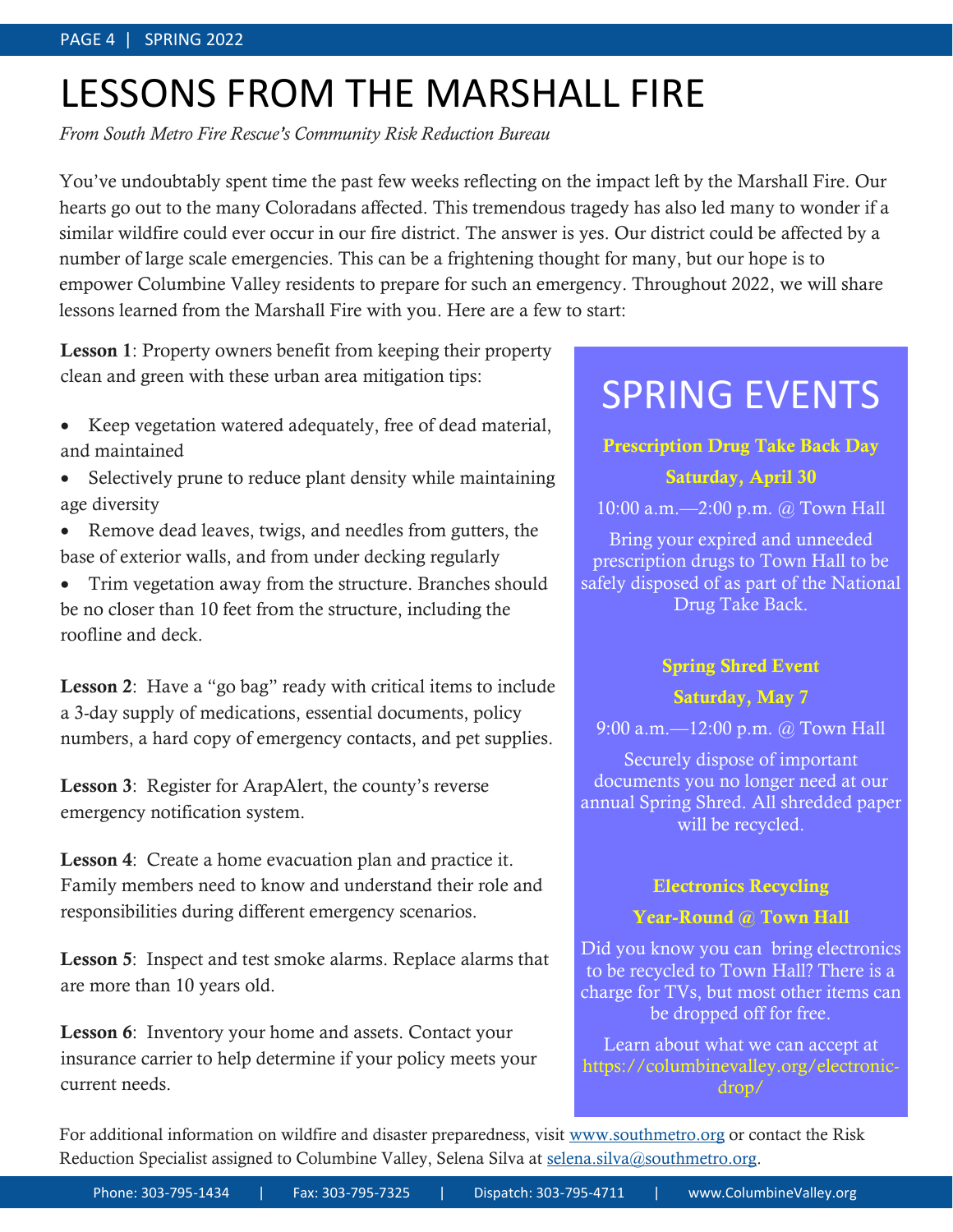## ARAPAHOE COUNTY ALERTS

ArapAlert is the system that is used in Arapahoe County to inform citizens when emergencies are happening in



their area. ArapAlert utilizes the CodeRed system to allow public safety agencies to warn citizens and visitors of dangerous conditions and other important information. With ArapAlert, the agencies can call, text or email widespread alerts to warn of dangerous incidents or weather. This is the system used by Littleton Police and South Metro Fire Rescue and all residents are encouraged to sign up. Visit www.arapalert.org to learn more and sign up for notifications.

### TOWN DIRECTORY UPDATES

This section removed for privacy. Please refer to the printed newsletter for this information.

Please send any directory corrections or additions to Erin Acheson at elacheson@columbinevalley.org.

## SAVE THE DATES!

Mark your calendars for these summer 2022 events

#### SUMMER CONCERT SERIES

Thursday, June 23

Thursday, July 14

Thursday, August 4

Food trucks will be on site at 6:00 p.m. and the music starts at 6:30 p.m.

Bands will be announced this spring.

#### 4TH OF JULY PARADE & FESTIVAL

Monday, July 4

 $7:00$  a.m.  $-10:00$  a.m.

Featuring a 5K Fun Run, pancake breakfast, bike and golf cart parade, music, and more!

### RECYCLING TIP

What's the number-one thing you can do to make sure what you recycle gets recycled?

DON'T put your recyclables in plastic bags! Bags foul the sorting equipment. Place cans, bottles, papers and other accepted items loose into your big blue bins.